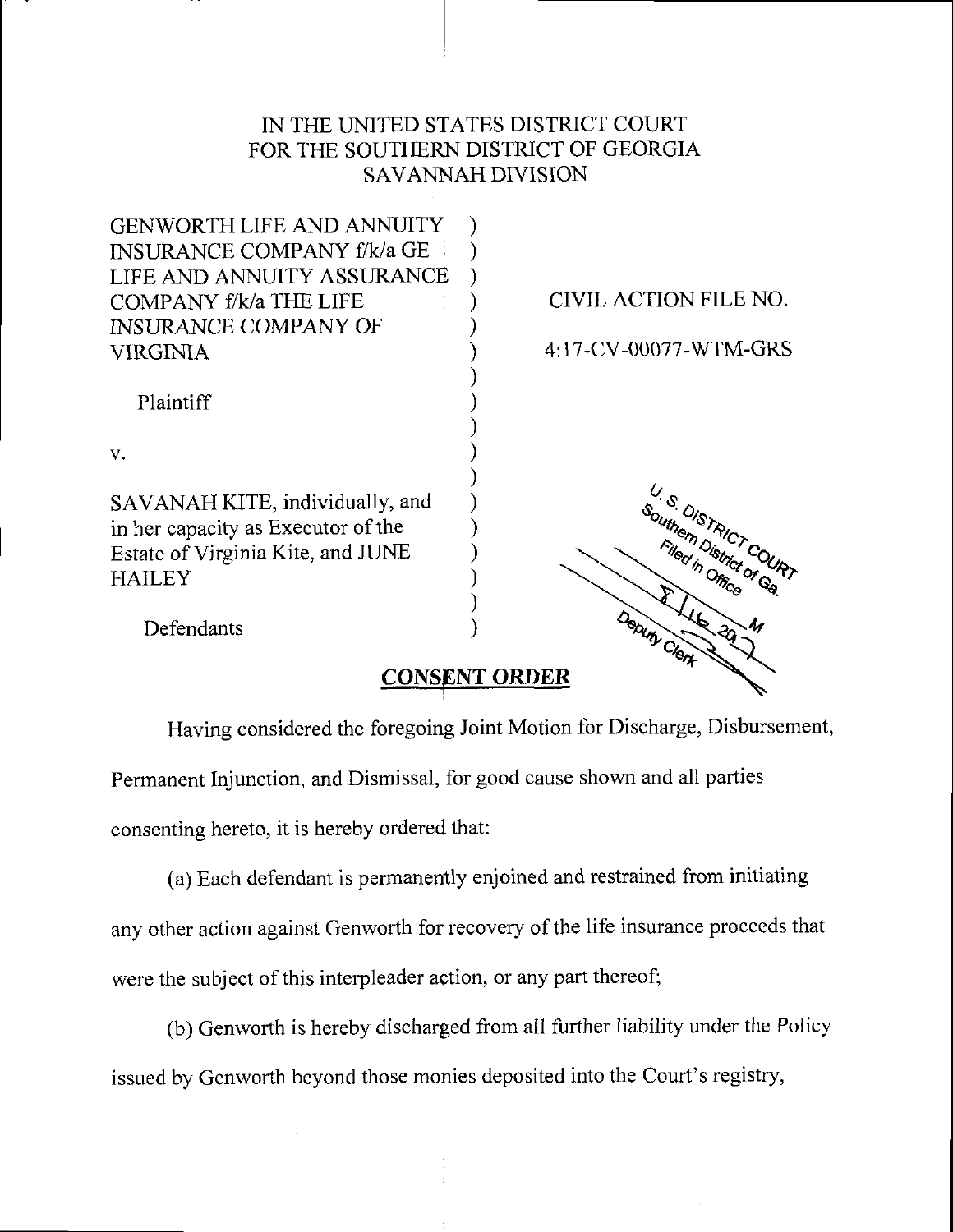which represents the Policy proceeds payable by reason of the death of Virginia Kite, plus accrued interest;

(c) The clerk is authorized and directed to draw a check on the funds on deposit in the registry of this court in the principal amount of \$ \$3,000 payable to "Genworth Life and Annuity Insurance Company," c/o Elizabeth J. Bondurant, Womble Carlyle Sandridge & Rice, LLP, and mail or deliver the check to Elizabeth J. Bondurant, Esq., 271 17th Street NW, Atlanta, Georgia 30363;

(d) The clerk is authorized and directed to draw a check on the funds on deposit in the registry of this court in the principal amount of \$11,464.38, plus 50% of accrued interest, minus 50% of any statutory users fees, payable to "Savanah Kite," c/o Brian K. Brake, Lenhart Petit, and mail or deliver the check to Brian K. Brake, Esq., 90 North Main Street, Suite 201, Harrisonburg, VA 22803;

(e) The clerk is authorized and directed to draw a check on the funds on deposit in the registry of this court in the principal amount of \$11,464.39, plus 50% of accrued interest, minus 50% of any statutory users fees, payable to "June Hailey," c/o Nicholas A. Hurston, The Law Offices of Little & Hurston, PLLC, and mail or deliver the check to Nicholas A. Hurston, Esq., 562 Calvert Street, Suite C, Staunton, VA 24402;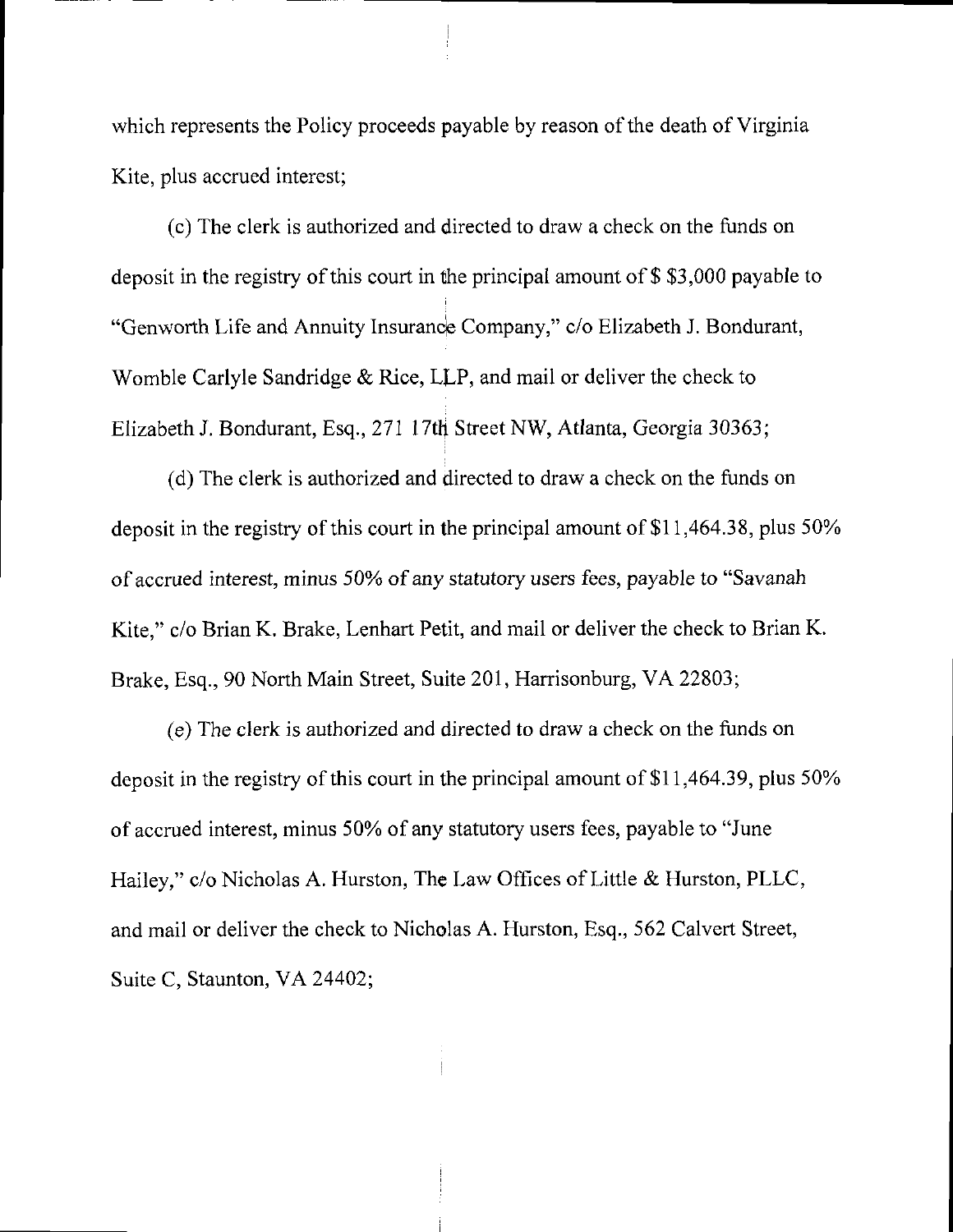(f) Pursuant to Local rule  $67.1(C)(4)$ , counsel for each party receiving a disbursement under this order shall provide the clerk with a W-9 for that party under separate cover; and

(h) This action shall be dismissed with prejudice, without recovery by any party of any costs or fees not specifically set forth in this Order.

 $\boldsymbol{t}^\prime$ SO ORDERED, this  $\mathcal O$  day of August, 2017.

Honorable William T. United States District Judge